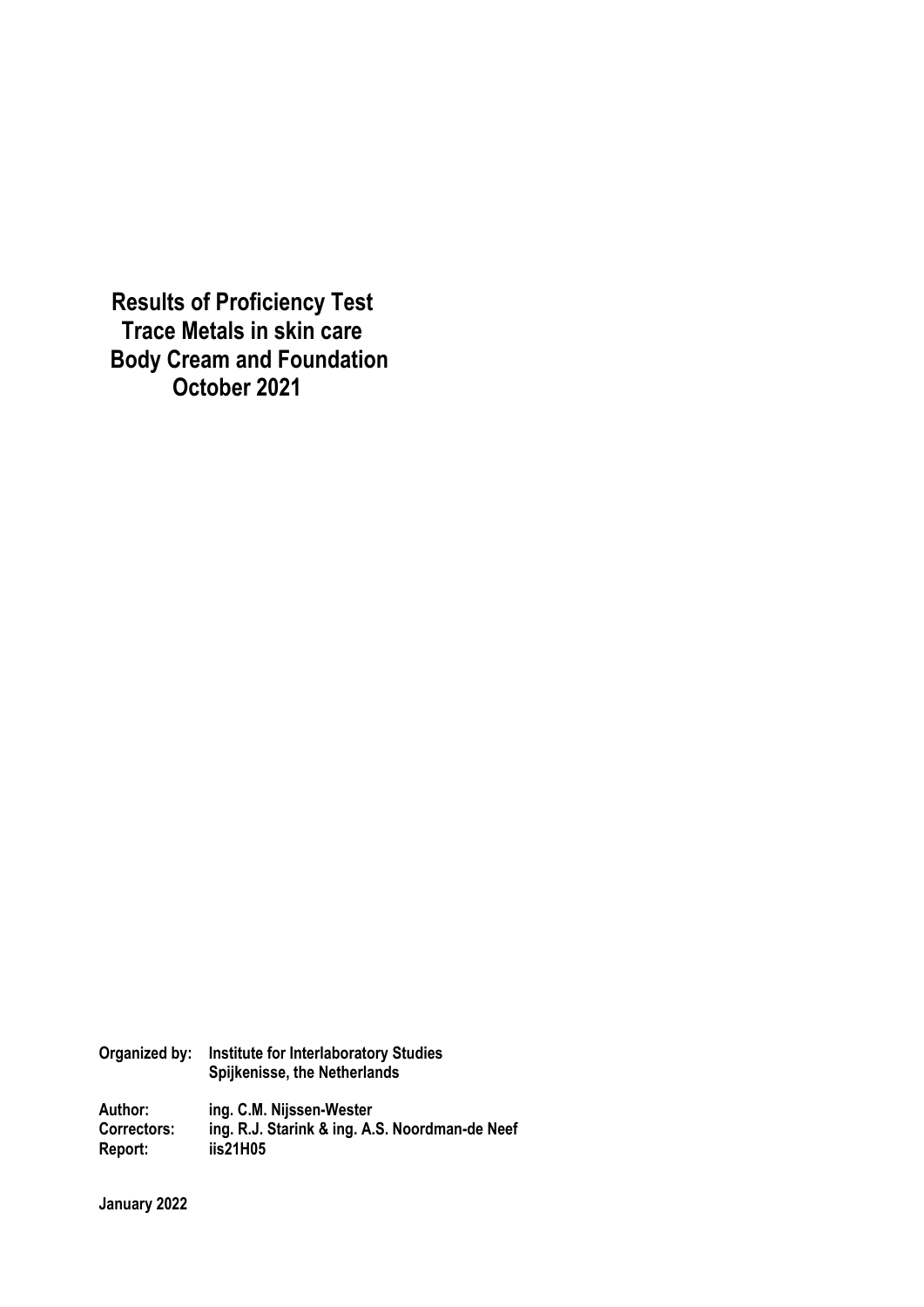# **CONTENTS**

| $\mathbf{1}$   |                                                                         |  |
|----------------|-------------------------------------------------------------------------|--|
| $\overline{2}$ |                                                                         |  |
| 2.1            |                                                                         |  |
| 2.2            |                                                                         |  |
| 2.3            |                                                                         |  |
| 2.4            |                                                                         |  |
| 2.5            |                                                                         |  |
| 3              |                                                                         |  |
| 3.1            |                                                                         |  |
| 3.2            |                                                                         |  |
| 3.3            |                                                                         |  |
| 4              |                                                                         |  |
| 4.1            |                                                                         |  |
| 4.2            |                                                                         |  |
| 4.3            | COMPARISON OF THE PROFICIENCY TEST OF OCTOBER 2021 WITH PREVIOUS PTS 10 |  |
| 4.4            |                                                                         |  |
| 5              |                                                                         |  |
| 6              |                                                                         |  |

# Appendices: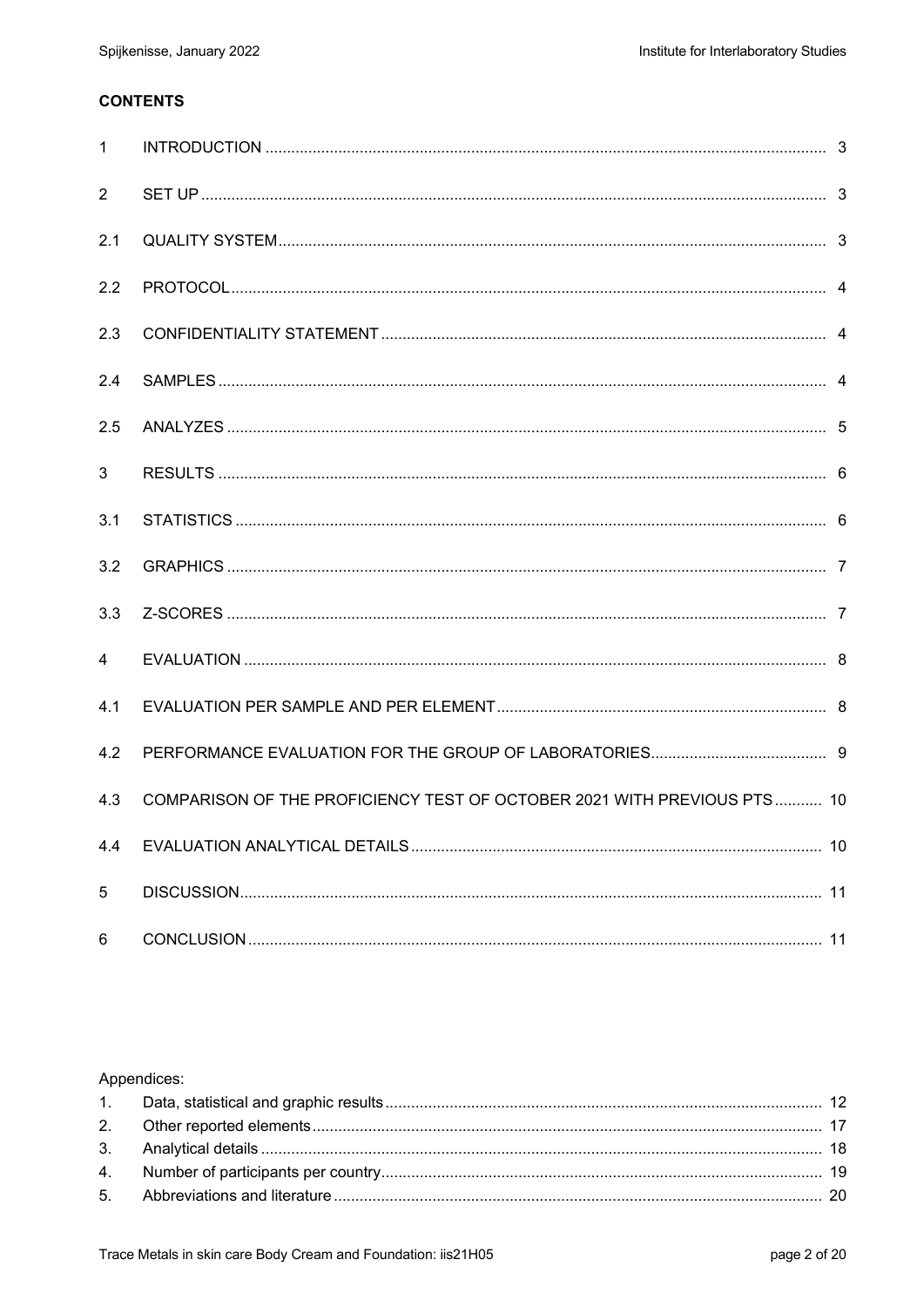## **1 INTRODUCTION**

Heavy metals are found in a wide variety of cosmetics and personal care products like lipstick, toothpaste, eyeliner, body cream and foundation. Some metals are intentionally added as ingredients, while others are contaminants. Exposure to metals has been linked to health concerns including reproductive, immune and nervous system toxicity.

In Europe the current regulation for cosmetics is EC 1223/2009 with the latest consolidation in October 2021. This regulation has replaced the council directive of 76/768/EEC. In Annex II there is a list of substances that states that cosmetics shall not contain certain heavy metals like Antimony, Arsenic, Cadmium, Chromium, Lead, Mercury and Nickel. Based on this European regulation China issued the Hygienic Standard for Cosmetics (HSC2007). In 2015 this standard was superseded by the Chinese Technical Safety Standards for Cosmetics (TSSC2015) which was implemented in 2016 limits for Arsenic, Cadmium, Lead and Mercury. The Association of South East Asean Nations (ASEAN) developed a test method for the same heavy metals (ACMTHA05) and has published limits for test results from this method. The Food and Drug Administration of the USA has set a limit for Mercury in cosmetics.

Since 2019 the Institute for Interlaboratory Studies (iis) organizes a proficiency scheme for the determination of Trace Metals in Body Cream and Foundation. During the annual proficiency testing program 2021/2022 it was decided to continue the proficiency test for the determination of Trace Metals in Body Cream and Foundation.

In this interlaboratory study 17 laboratories in 15 different countries registered for participation. See appendix 4 for the number of participants per country. In this report the results of the Trace Metals in Body Cream and Foundation proficiency test are presented and discussed. This report is also electronically available through the iis website www.iisnl.com.

# **2 SET UP**

The Institute for Interlaboratory Studies (iis) in Spijkenisse, the Netherlands, was the organizer of this proficiency test (PT). Sample analyzes for fit-for-use and homogeneity testing were subcontracted to an ISO/IEC17025 accredited laboratory.

It was decided to send two different skin care samples; a Body Cream of approximately 10 mL labelled #21735 and a Foundation of approximately 10 mL labelled #21736. Both samples were made positive with a few heavy metals.

The participants were requested to report rounded and unrounded test results. The unrounded test results were preferably used for statistical evaluation.

# **2.1 QUALITY SYSTEM**

The Institute for Interlaboratory Studies in Spijkenisse, the Netherlands, has implemented a quality system based on ISO/IEC17043:2010. This ensures strict adherence to protocols for sample preparation and statistical evaluation and 100% confidentiality of participant's data. Feedback from the participants on the reported data is encouraged and customer's satisfaction is measured on regular basis by sending out questionnaires.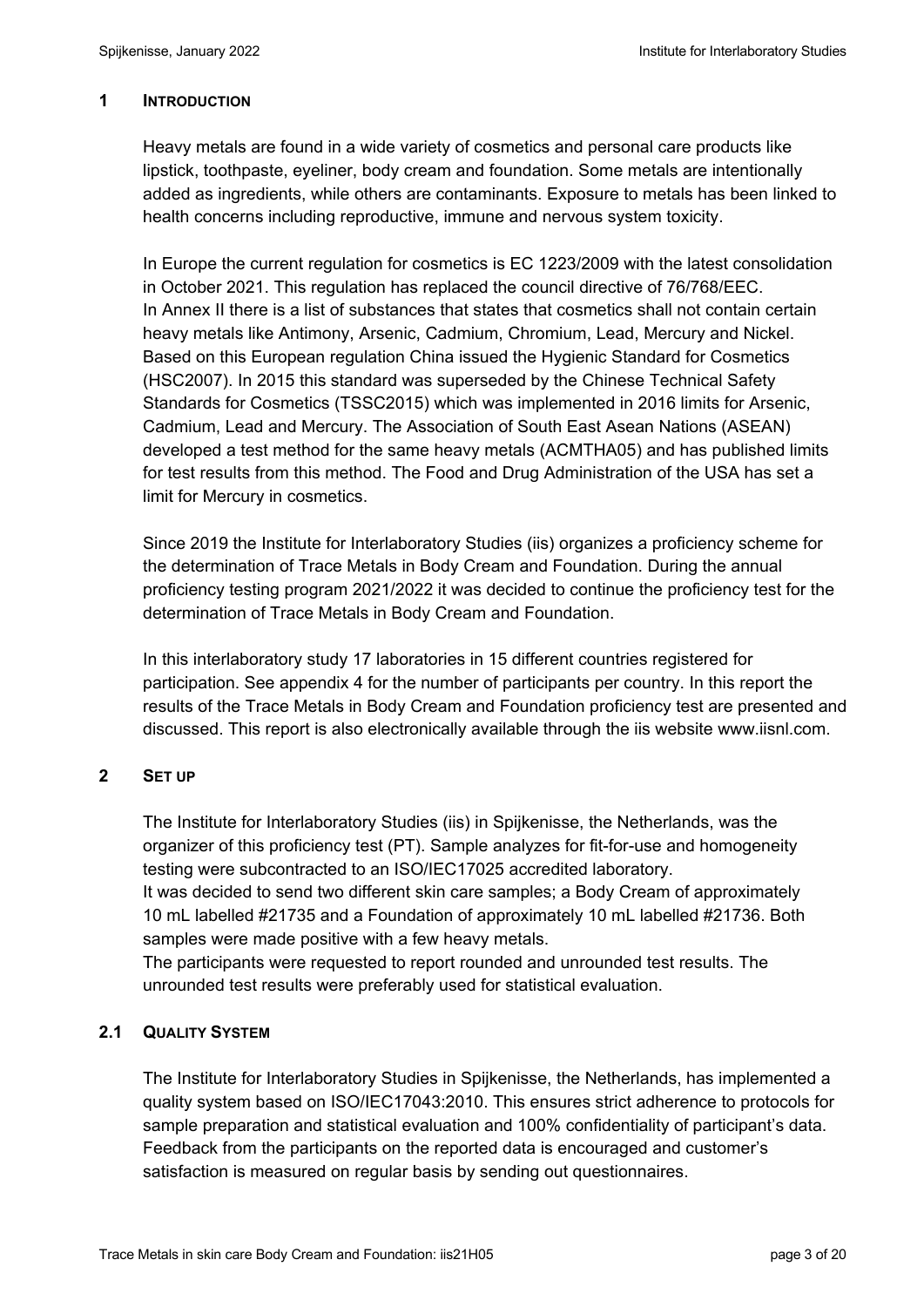# **2.2 PROTOCOL**

The protocol followed in the organization of this proficiency test was the one as described for proficiency testing in the report 'iis Interlaboratory Studies: Protocol for the Organisation, Statistics and Evaluation' of June 2018 (iis-protocol, version 3.5). This protocol is electronically available through the iis website www.iisnl.com, from the FAQ page.

## **2.3 CONFIDENTIALITY STATEMENT**

All data presented in this report must be regarded as confidential and for use by the participating companies only. Disclosure of the information in this report is only allowed by means of the entire report. Use of the contents of this report for third parties is only allowed by written permission of the Institute for Interlaboratory Studies. Disclosure of the identity of one or more of the participating companies will be done only after receipt of a written agreement of the companies involved.

## **2.4 SAMPLES**

For the first sample a batch of regular body cream was purchased from a local supermarket and was artificially fortified with Cadmium and Lead. After homogenization 35 bottles of 10 mL were filled and labelled #21735.

The homogeneity of the subsamples was checked by determination of Cadmium by using the Safety and Technical Standard for Cosmetics (2015 version) on five stratified randomly selected subsamples.

|                 | Cadmium as Cd<br>in mg/kg |
|-----------------|---------------------------|
| sample #21735-1 | 11.61                     |
| sample #21735-2 | 11.05                     |
| sample #21735-3 | 11.72                     |
| sample #21735-4 | 11.33                     |
| sample #21735-5 | 11.52                     |

Table 1: homogeneity test results of subsamples #21735

From the above test results the repeatability was calculated and compared with 0.3 times the estimated reproducibility calculated with the Horwitz equation in agreement with the procedure of ISO13528, Annex B2 in the next table.

|                                   | Cadmium as Cd<br>in mg/kg |
|-----------------------------------|---------------------------|
| r (observed)                      | 0.74                      |
| reference method                  | <b>Horwitz</b>            |
| $0.3 \times R$ (reference method) | 1 በ7                      |

Table 2: evaluation of the repeatability of subsamples #21735

The calculated repeatability was in agreement with 0.3 times the target reproducibility. Therefore, homogeneity of the subsamples was assumed.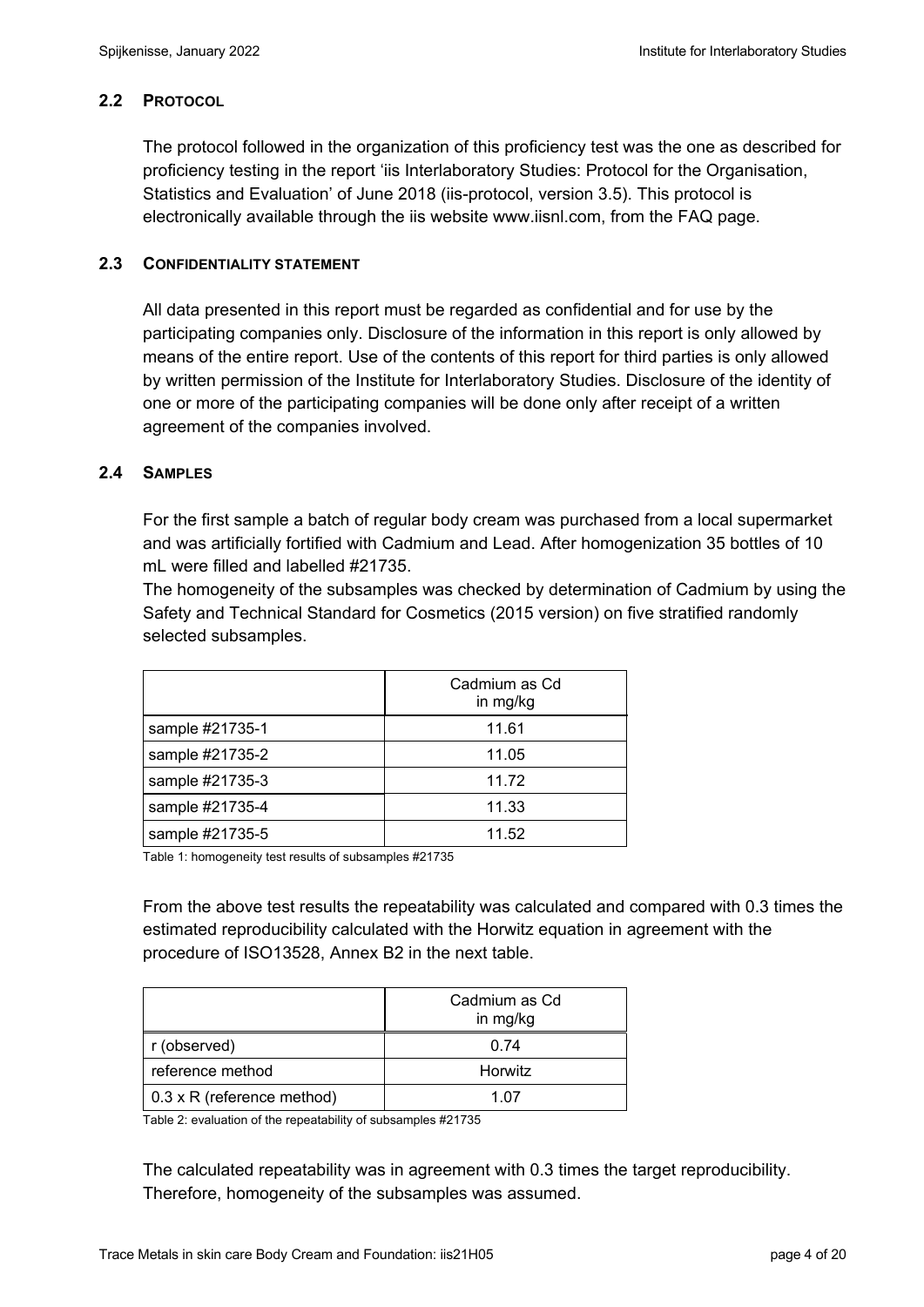For the second sample a batch of a regular foundation was purchased from a local supermarket and was artificially fortified with Lead and Mercury. After homogenization 35 bottles of 10 mL were filled and labelled #21736.

The homogeneity of the subsamples was checked by determination of Mercury by using the Safety and Technical Standard for Cosmetics (2015 version) on five stratified randomly selected subsamples.

|                 | Mercury as Hg<br>in mg/kg |
|-----------------|---------------------------|
| sample #21736-1 | 8.47                      |
| sample #21736-2 | 8.90                      |
| sample #21736-3 | 9.05                      |
| sample #21736-4 | 8.71                      |
| sample #21736-5 | 8.55                      |

Table 3: homogeneity test results of subsamples #21736

From the above test results the repeatability was calculated and compared with 0.3 times the estimated reproducibility calculated with the Horwitz equation in agreement with the procedure of ISO13528, Annex B2 in the next table.

|                            | Mercury as Hg<br>in mg/kg |
|----------------------------|---------------------------|
| r (observed)               | 0.67                      |
| reference method           | Horwitz                   |
| 0.3 x R (reference method) | 0.85                      |

Table 4: evaluation of the repeatabilities of subsamples #21736

The calculated repeatability was in agreement with 0.3 times the target reproducibility. Therefore, homogeneity of the subsamples was assumed.

To each of the participating laboratories one sample of Body Cream labelled #21735 and one sample of Foundation labelled #21736 were sent on September 22, 2021.

# **2.5 ANALYZES**

The participants were requested to determine on both samples the concentrations of: Aluminum as Al, Antimony as Sb, Arsenic as As, Cadmium as Cd, Chromium as Cr, Iron as Fe, Lead as Pb, Mercury as Hg, Nickel as Ni and Zinc as Zn. It was also requested to report if the laboratory was accredited for the requested elements that were determined and to report some analytical details.

It was explicitly requested to treat the samples as if they were routine samples and to report the test results using the indicated units on the report form and not to round the test results, but report as much significant figures as possible. It was also requested not to report 'less than' test results which are above the detection limit, because such test results cannot be used for meaningful statistical evaluations.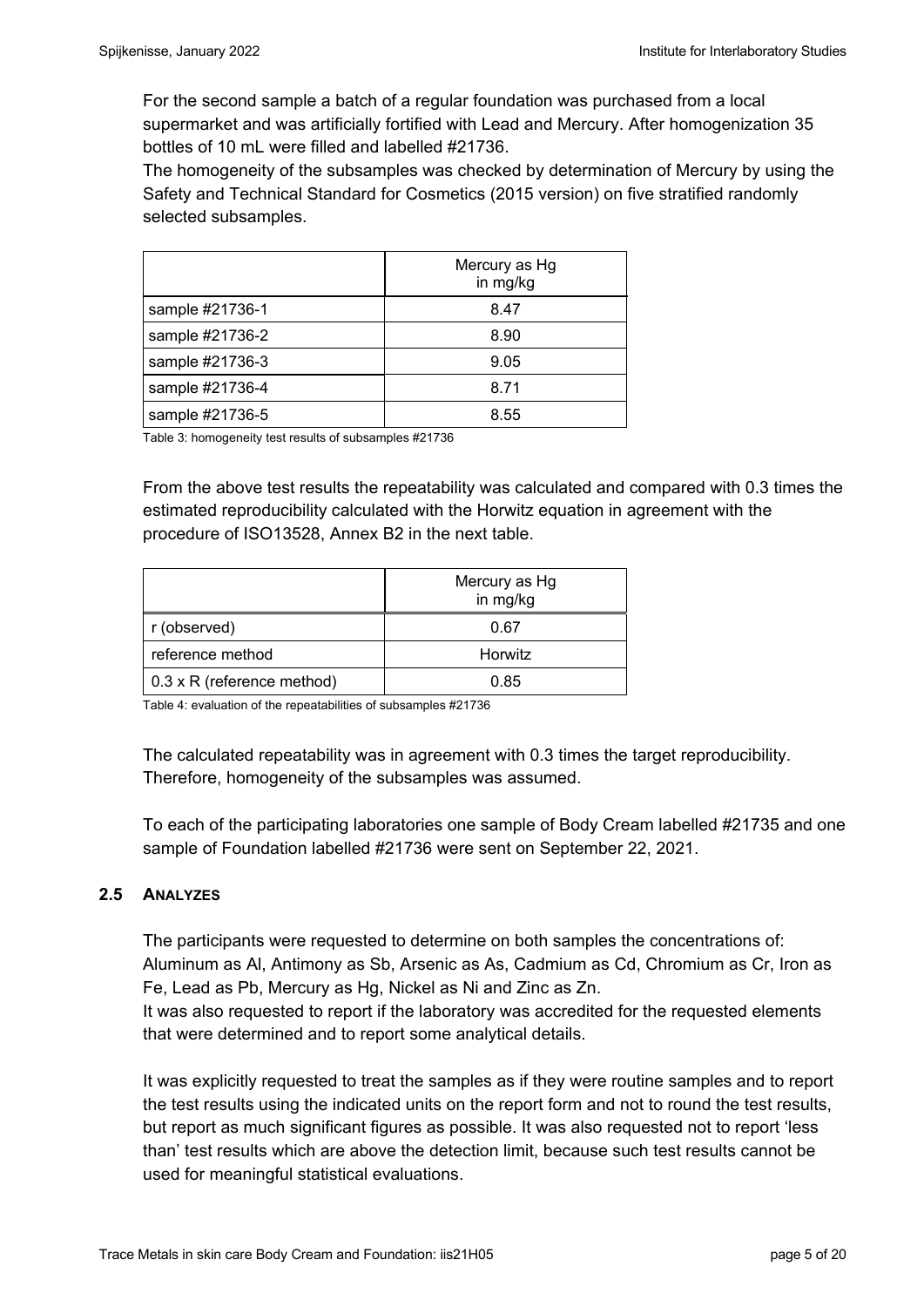To get comparable test results, a detailed report form and a letter of instructions are prepared. On the report form the reporting units are given as well as the reference test methods (when applicable) that will be used during the evaluation. The detailed report form and the letter of instructions are both made available on the data entry portal www.kpmd.co.uk/sgs-iis-cts/. The participating laboratories are also requested to confirm the sample receipt on this data entry portal. The letter of instructions can also be downloaded from the iis website www.iisnl.com.

## **3 RESULTS**

During five weeks after sample dispatch, the test results of the individual laboratories were gathered via the data entry portal www.kpmd.co.uk/sgs-iis-cts/. The reported test results are tabulated per determination in appendices 1 and 2 of this report. The laboratories are presented by their code numbers.

Directly after the deadline, a reminder was sent to those laboratories that had not reported test results at that moment. Shortly after the deadline, the available test results were screened for suspect data. A test result was called suspect in case the Huber Elimination Rule (a robust outlier test) found it to be an outlier. The laboratories that produced these suspect data were asked to check the reported test results (no reanalyzes). Additional or corrected test results are used for data analysis and the original test results are placed under 'Remarks' in the result tables in appendix 1. Test results that came in after the deadline were not taken into account in this screening for suspect data and thus participants were not requested for checks.

## **3.1 STATISTICS**

The protocol followed in the organization of this proficiency test was the one as described for proficiency testing in the report 'iis Interlaboratory Studies: Protocol for the Organisation, Statistics and Evaluation' of June 2018 (iis-protocol, version 3.5). For statistical evaluation the *unrounded* (when available) figures were used instead of the rounded test results. Test results reported as '<…' or '>…' were not used in the statistical evaluation.

First, the normality of the distribution of the various data sets per determination was checked by means of the Lilliefors-test, a variant of the Kolmogorov-Smirnov test and by the calculation of skewness and kurtosis. Evaluation of the three normality indicators in combination with the visual evaluation of the graphic Kernel density plot, lead to judgement of the normality being either 'unknown', 'OK', 'suspect' or 'not OK'. After removal of outliers, this check was repeated. If a dataset does not have a normal distribution, the (results of the) statistical evaluation should be used with due care.

The assigned value is determined by consensus based on the test results of the group of participants after rejection of the statistical outliers and/or suspect data.

According to ISO13528 all (original received or corrected) results per determination were submitted to outlier tests. In the iis procedure for proficiency tests, outliers are detected prior to calculation of the mean, standard deviation and reproducibility. For small data sets, Dixon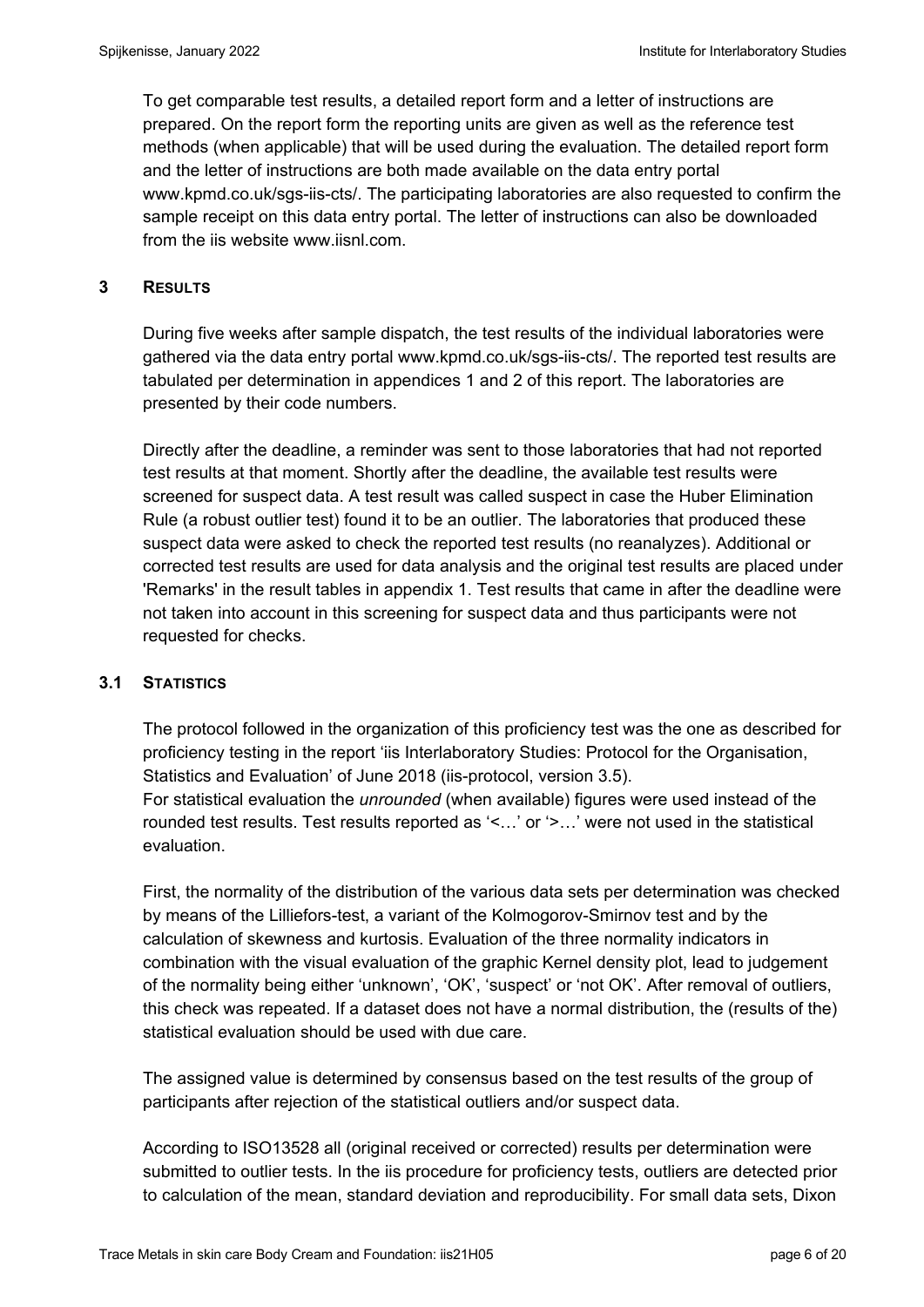(up to 20 test results) or Grubbs (up to 40 test results) outlier tests can be used. For larger data sets (above 20 test results) Rosner's outlier test can be used. Outliers are marked by D(0.01) for the Dixon's test, by G(0.01) or DG(0.01) for the Grubbs' test and by R(0.01) for the Rosner's test. Stragglers are marked by D(0.05) for the Dixon's test, by G(0.05) or DG(0.05) for the Grubbs' test and by R(0.05) for the Rosner's test. Both outliers and stragglers were not included in the calculations of averages and standard deviations.

For each assigned value, the uncertainty was determined in accordance with ISO13528. Subsequently the calculated uncertainty was evaluated against the respective requirements based on the target reproducibility in accordance with ISO13528. In this PT, the criterion of ISO13528, paragraph 9.2.1 was met for all evaluated tests, therefore, the uncertainty of all assigned values may be negligible and need not be included in the PT report.

Finally, the reproducibilities were calculated from the standard deviations by multiplying them with a factor of 2.8.

# **3.2 GRAPHICS**

In order to visualize the data against the reproducibilities from literature, Gauss plots were made, using the sorted data for one determination (see appendix 1). On the Y-axis the reported test results are plotted. The corresponding laboratory numbers are on the X-axis.

The straight horizontal line presents the consensus value (a trimmed mean). The four striped lines, parallel to the consensus value line, are the +3s, +2s, -2s and -3s target reproducibility limits of the selected reference test method. Outliers and other data, which were excluded from the calculations, are represented as a cross. Accepted data are represented as a triangle.

Furthermore, Kernel Density Graphs were made. This is a method for producing a smooth density approximation to a set of data that avoids some problems associated with histograms. Also, a normal Gauss curve (dotted line) was projected over the Kernel Density Graph (smooth line) for reference. The Gauss curve is calculated from the consensus value and the corresponding standard deviation.

## **3.3 Z-SCORES**

To evaluate the performance of the participating laboratories the z-scores were calculated. As it was decided to evaluate the performance of the participants in this proficiency test (PT) against the literature requirements, the z-scores were calculated using a target standard deviation. This results in an evaluation independent of the variation in this interlaboratory study.

This target standard deviation was calculated from the literature reproducibility by division with 2.8. In case no literature reproducibility was available, other target values were used, like Horwitz or an estimated reproducibility based on former iis proficiency tests. When a laboratory did use a test method with a reproducibility that is significantly different from the reproducibility of the reference test method used in this report, it is strongly advised to recalculate the z-score, while using the reproducibility of the actual test method used, this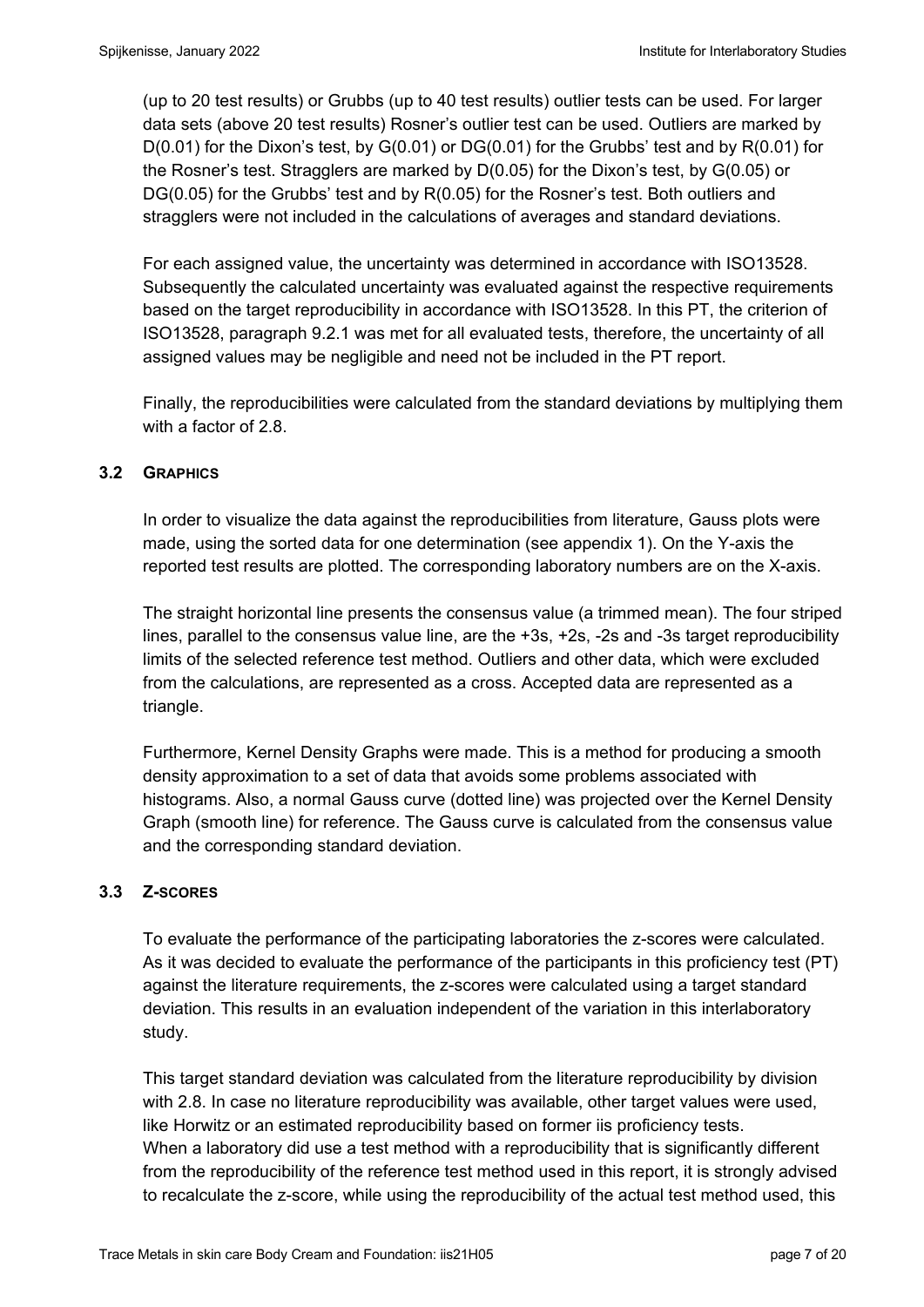in order to evaluate whether the reported test result is fit-for-use.

The z-scores were calculated according to:

 $Z_{\text{(target)}}$  = (test result - average of PT) / target standard deviation

The  $z_{\text{(target)}}$  scores are listed in the test result tables in appendix 1.

Absolute values for z<2 are very common and absolute values for z>3 are very rare. Therefore, the usual interpretation of z-scores is as follows:

|        | $ z  < 1$ good             |
|--------|----------------------------|
|        | $1 <  z  < 2$ satisfactory |
|        | $2 <  z  < 3$ questionable |
| 3 <  z | unsatisfactory             |

#### **4 EVALUATION**

Some problems were encountered with the dispatch of the samples due to COVID-19 pandemic. Therefore, the reporting time on the data entry portal was extended with another week. One participant did not report any test results after the extended reporting date. All other participants reported test results in time. Not all participants were able to report all tests requested.

In total 17 participants reported 68 numerical test results. Observed was 1 outlying test result, which is 1.5%. In proficiency studies outlier percentages of 3% - 7.5% are quite normal.

All data sets proved to have a normal Gaussian distribution.

#### **4.1 EVALUATION PER SAMPLE AND PER ELEMENT**

In this section the reported test results are discussed per sample and per element. The test methods which were used by the various laboratories were taken into account for explaining the observed differences when possible and applicable. These test methods are also in the tables together with the original data in appendix 1. The abbreviations, used in these tables, are explained in appendix 5.

Unfortunately, a suitable reference test method providing the precision data is not available for all determinations. For these tests the calculated reproducibility was compared against the estimated reproducibility calculated with the Horwitz equation.

#### **sample #21735**

Cadmium as Cd: This determination was not problematic. No statistical outliers were observed. The calculated reproducibility is in agreement with the estimated reproducibility calculated with the Horwitz equation.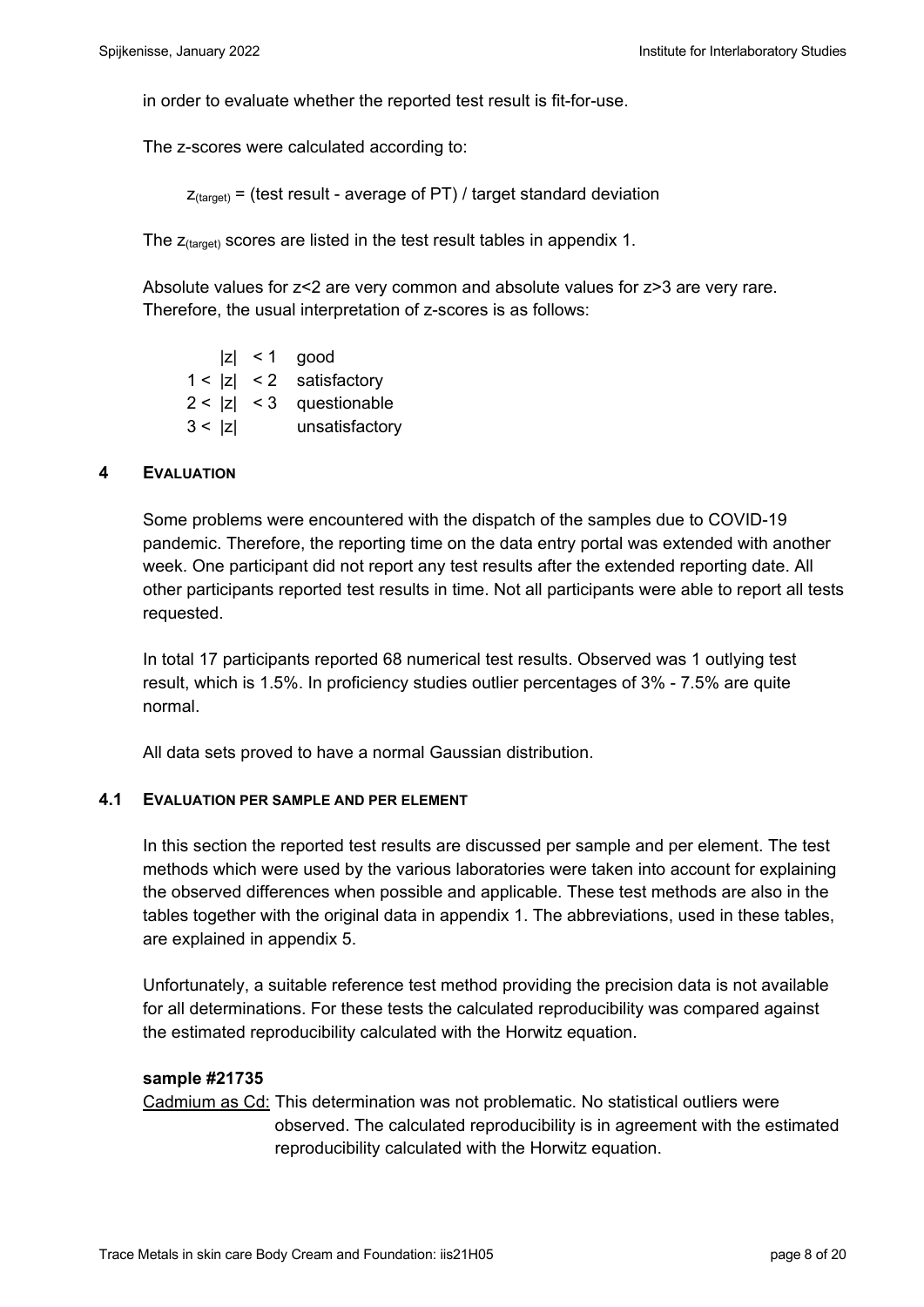Lead as Pb: This determination was not problematic. No statistical outliers were observed. The calculated reproducibility is in agreement with the estimated reproducibility calculated with the Horwitz equation.

For all other elements the participants agreed on a concentration near or below the limit of detection. Therefore, no z-scores are calculated for these elements. The reported test results are given in appendix 2.

### **sample #21736**

- Lead as Pb: This determination was not problematic. No statistical outliers were observed. The calculated reproducibility is in agreement with the estimated reproducibility calculated with the Horwitz equation.
- Mercury as Hg: This determination may be problematic. One statistical outlier was observed. The calculated reproducibility is not at all in agreement with the estimated reproducibility calculated from the Horwitz equation. Due to the large variation in reported test results, no z-scores were calculated.
- Nickel as Ni: This determination was not problematic. No statistical outliers were observed. The calculated reproducibility is in agreement with the estimated reproducibility calculated with the Horwitz equation.

For all other elements the participants agreed on a concentration near or below the limit of detection. Therefore, no z-scores are calculated for these elements. The reported test results are given in appendix 2.

#### **4.2 PERFORMANCE EVALUATION FOR THE GROUP OF LABORATORIES**

A comparison has been made between the reproducibility as declared by the reference test method and the reproducibility as found for the group of participating laboratories. The number of significant test results, the average, the calculated reproducibility (2.8 \* standard deviation) and the target reproducibility estimated using the Horwitz equation are presented in the next table.

| ∣ Element     | unit  |    | average | $2.8 * sd$ | R(target) |
|---------------|-------|----|---------|------------|-----------|
| Cadmium as Cd | mg/kg | 16 | 10.5    | <u>.</u>   | 3.3       |
| l Lead as Pb  | mg/kg | 16 | 10.6    | 2.5        | 3.3       |

Table 5: reproducibilities of tests on sample #21735

| Element       | unit  | n  | average | $2.8 * sd$ | R(target) |
|---------------|-------|----|---------|------------|-----------|
| Lead as Pb    | mg/kg | 16 | 10.5    | 2.6        | 3.3       |
| Mercury as Hg | mg/kg | 14 | 7.6     | 6.6        | (2.5)     |
| Nickel as Ni  | mg/kg | 6  | 0.7     | 0.3        | 0.3       |

Table 6: reproducibilities of tests on sample #21736

Values between brackets were not used for the calculation of z-scores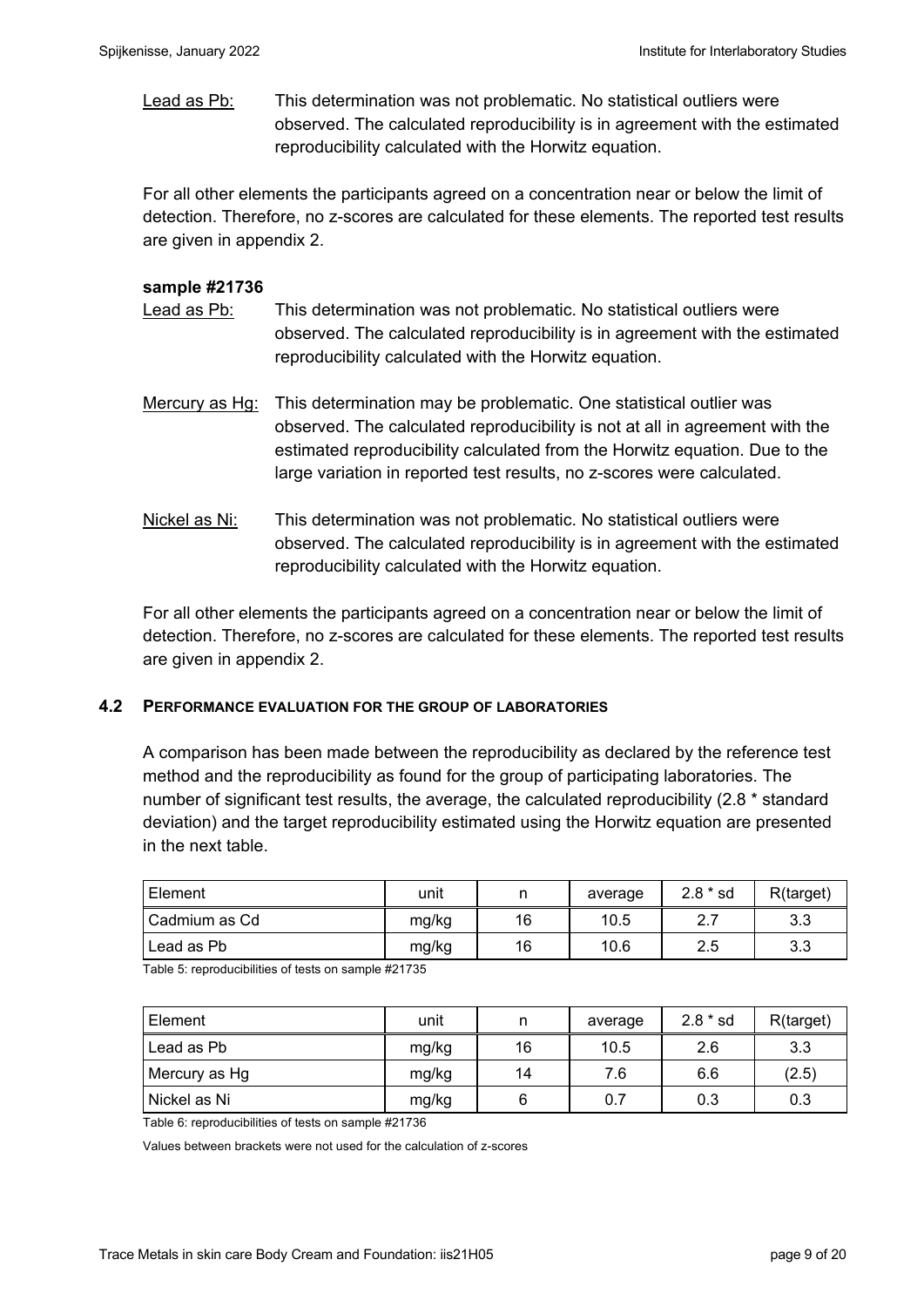Without further statistical calculations, it can be concluded that there is a good compliance of the group of participating laboratories with the reference target. The problematic tests have been discussed in paragraph 4.1 and 5.

#### **4.3 COMPARISON OF THE PROFICIENCY TEST OF OCTOBER 2021 WITH PREVIOUS PTS**

|                                    | October<br>2021 | October<br>2020 | November<br>2019 |
|------------------------------------|-----------------|-----------------|------------------|
| Number of reporting laboratories   | 17              | 16              | 18               |
| Number of test results             | 68              | 106             | 155              |
| Number of statistical outliers     |                 |                 |                  |
| Percentage of statistical outliers | 1.5%            | $0.0\%$         | 3.9%             |

Table 7: comparison with previous proficiency tests

In proficiency tests, outlier percentages of 3% - 7.5% are quite normal.

The performance of the determinations of the proficiency tests was compared, expressed as relative standard deviation (RSD) of the PTs, see next table.

| Element        | October<br>2021 | October<br>2020 | February<br>2019 | Target     | Conc.<br>in mg/kg |
|----------------|-----------------|-----------------|------------------|------------|-------------------|
| Cadmium as Cd  | 9%              | 7-11%           | $8 - 11%$        | $10 - 11%$ | $10 - 21$         |
| Chromium as Cr | n.e.            | 10-16%          | $9 - 14%$        | $10 - 11%$ | $16 - 22$         |
| Lead as Pb     | $8 - 9%$        | n.e.            | 13%              | 11-12%     | $5 - 10$          |
| Mercury as Hg  | 31%             | 17-19%          | 54%              | 12-15%     | $1.5 - 7.5$       |
| Nickel as Ni   | 13%             | $8 - 15%$       | 7-10%            | 10-18%     | $0.5 - 22$        |
| Aluminum as Al | n.e.            | 16%             | n.a.             | 5%         | 2050              |
| Iron as Fe     | n.e.            | 6%              | n.a.             | 4%         | 15746             |

Table 8: development of the uncertainties over the years

#### **4.4 EVALUATION ANALYTICAL DETAILS**

The participants were asked to provide some analytical details which are listed in appendix 3. Based on the reported answers by sixteen participants the following can be summarized:

- Thirteen participants mentioned that they are ISO/IEC17025 accredited to determine the reported elements.
- Fourteen participants used a sample intake between 0.1 0.5 grams and one participant around 2 grams. Presummable amount of intake is dependent on matrix.
- Fourteen participants used ICP-MS to determine the metal content. Two participants used ICP-OES.

The influence of these analytical details could not be determined because the group of participants is too small for further sub analyzes.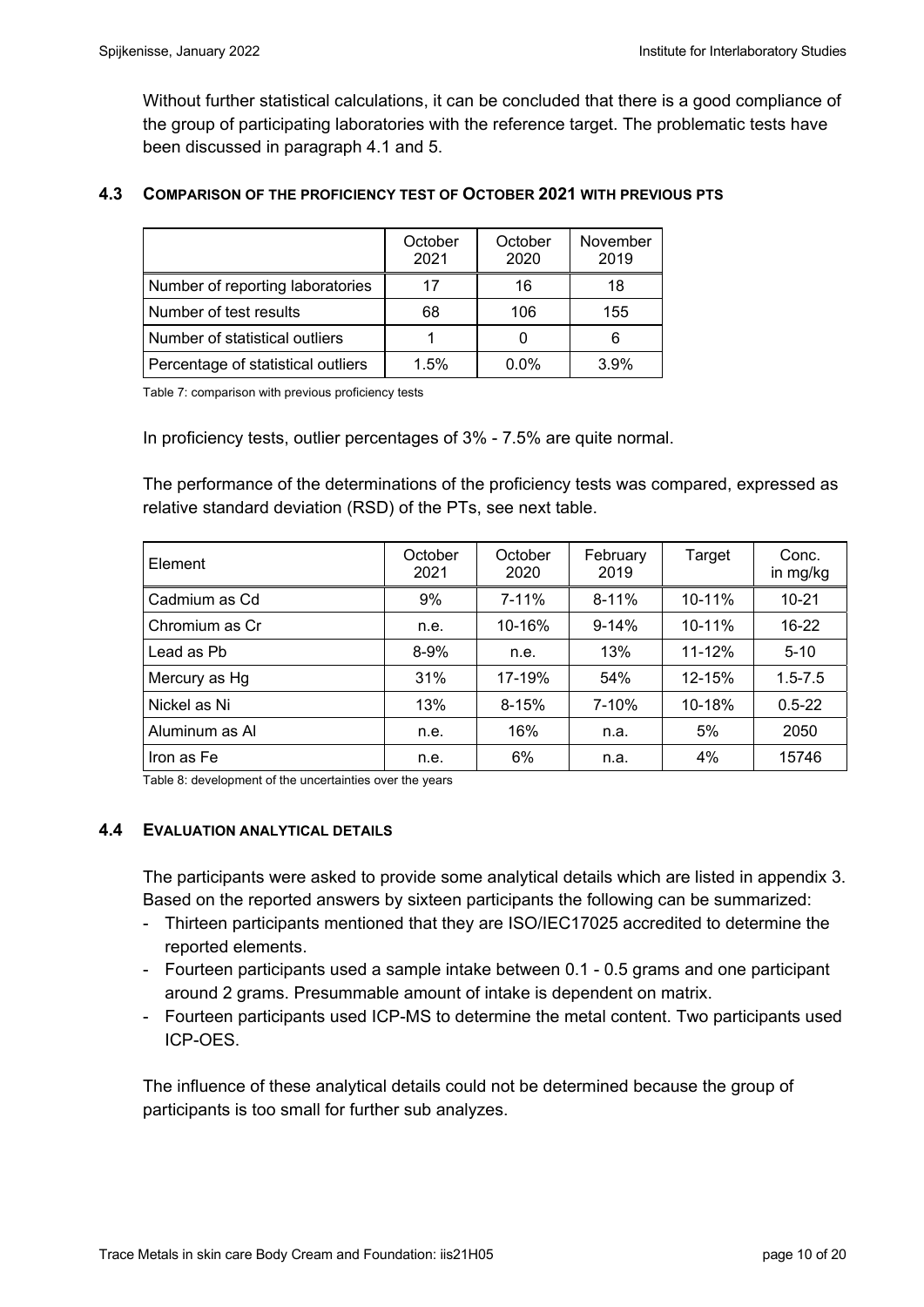## **5 DISCUSSION**

In this proficiency test the added metals in Body Cream and Foundation, two different types of Skin cosmetic products, were correctly identified.

Limits for metals in cosmetics have been set by the EU, China, South East Asia and the USA (see Table 9). Other elements like Aluminum, Iron and Zinc can be present in the cosmetics, because they are introduced in the matrix as Fluoride salt or Oxide coloring (e.g. Fe). The limits of these elements are dependent on the use and higher than those of the other elements. All participants would have rejected both samples based on one of these limits.

| Element  | EU 1223/09  | <b>TSSC 2015</b> | <b>ASEAN</b> | <b>FDA</b>  |
|----------|-------------|------------------|--------------|-------------|
| Antimony | not present |                  |              |             |
| Arsenic  | not present | $\leq$ 2mg/kg    | $<$ 5 mg/kg  |             |
| Cadmium  | not present | ≤5mg/kg          | $<$ 5 mg/kg  |             |
| Chromium | not present |                  |              |             |
| Lead     | not present | ≤10mg/kg         | $<$ 20 mg/kg |             |
| Mercury  | not present | ≤1mg/kg          | $<$ 1 mg/kg  | $< 1$ mg/kg |
| Nickel   | not present |                  |              |             |

Table 9: Limits for different Elements

#### **6** CONCLUSION

Each laboratory has to evaluate its performance in this study and make decisions about necessary corrective actions. Therefore, participation on a regular basis in this scheme could be helpful to improve the performance and thus increase of the quality of the analytical results.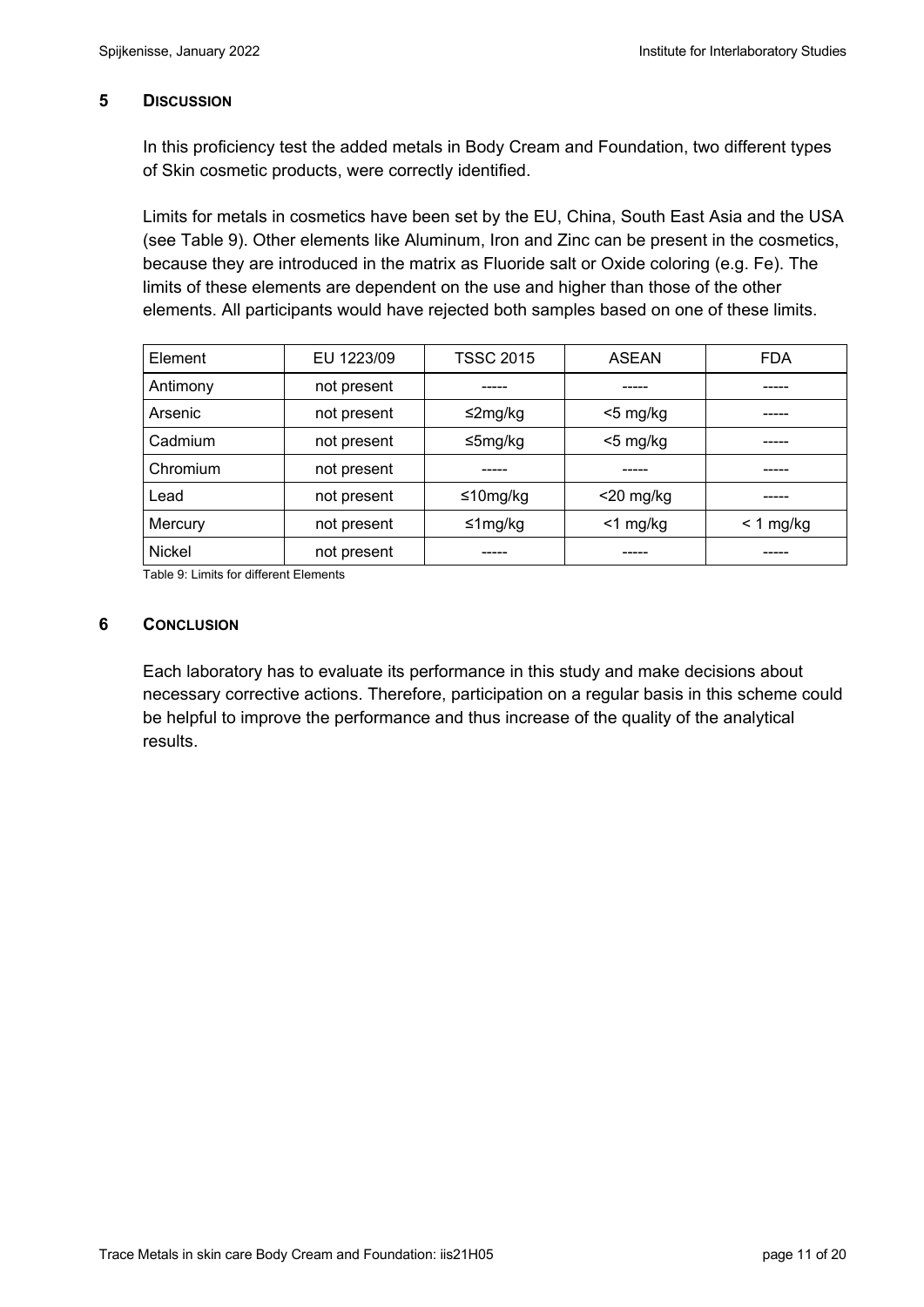#### **APPENDIX 1**

Determination of Cadmium as Cd in Body Cream, sample #21735; results in mg/kg



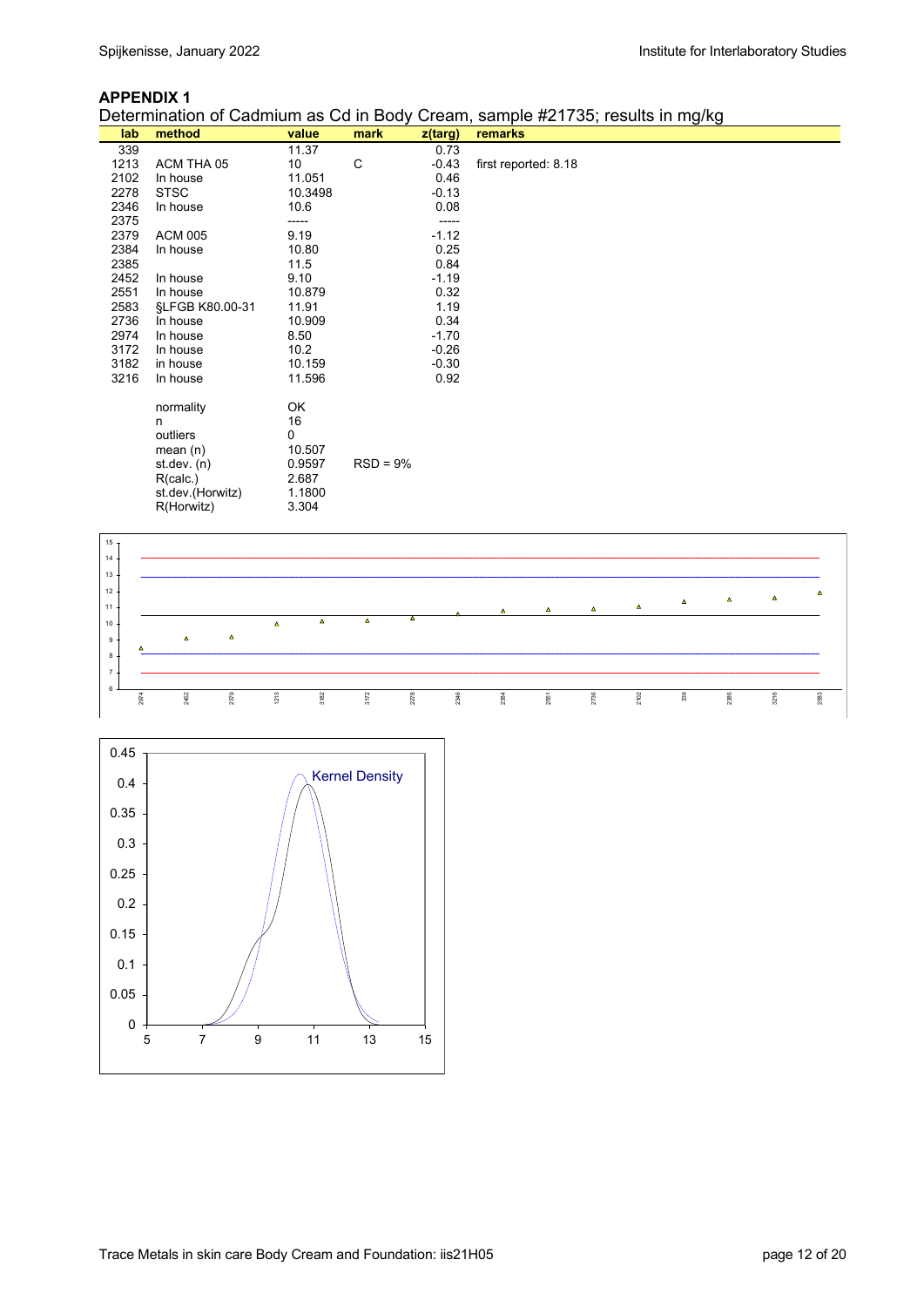# Determination of Lead as Pb in Body Cream, sample #21735; results in mg/kg

| lab  | method           | value   | mark       | z(targ) | remarks              |
|------|------------------|---------|------------|---------|----------------------|
| 339  |                  | 11.104  |            | 0.42    |                      |
| 1213 | ACM THA 05       | 10      | C          | $-0.51$ | first reported: 7.49 |
| 2102 | In house         | 11.445  |            | 0.71    |                      |
| 2278 | <b>STSC</b>      | 10.4680 |            | $-0.11$ |                      |
| 2346 | In house         | 10.4    |            | $-0.17$ |                      |
| 2375 |                  | -----   |            |         |                      |
| 2379 | <b>ACM 005</b>   | 9.28    |            | $-1.11$ |                      |
| 2384 | In house         | 10.72   |            | 0.10    |                      |
| 2385 |                  | 10      |            | $-0.51$ |                      |
| 2452 | In house         | 9.79    |            | $-0.68$ |                      |
| 2551 | In house         | 10.939  |            | 0.28    |                      |
| 2583 | §LFGB K80.00-31  | 11.52   |            | 0.77    |                      |
| 2736 | In house         | 10.631  |            | 0.02    |                      |
| 2974 | In house         | 9.00    |            | $-1.35$ |                      |
| 3172 | In house         | 11.0    |            | 0.33    |                      |
| 3182 | in house         | 10.749  |            | 0.12    |                      |
| 3216 | In house         | 12.609  |            | 1.69    |                      |
|      | normality        | OK      |            |         |                      |
|      | n                | 16      |            |         |                      |
|      | outliers         | 0       |            |         |                      |
|      | mean $(n)$       | 10.603  |            |         |                      |
|      | st.dev. $(n)$    | 0.8906  | $RSD = 8%$ |         |                      |
|      | R(calc.)         | 2.494   |            |         |                      |
|      | st.dev.(Horwitz) | 1.1891  |            |         |                      |
|      | R(Horwitz)       | 3.330   |            |         |                      |
|      |                  |         |            |         |                      |



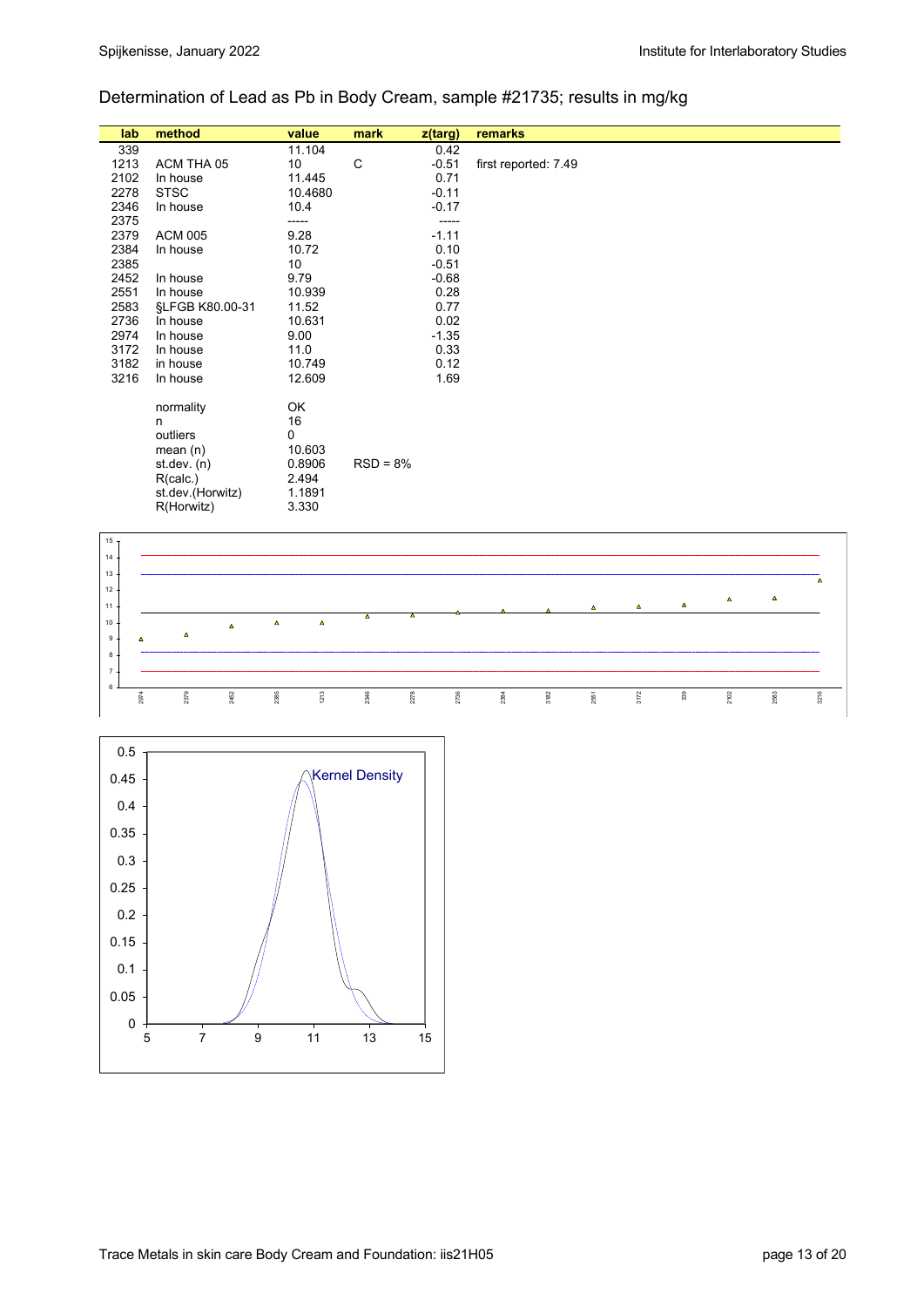# Determination of Lead as Pb in Foundation, sample #21736; results in mg/kg

| lab  | method           | value   | mark       | $z$ (targ) | remarks              |
|------|------------------|---------|------------|------------|----------------------|
| 339  |                  | 10.861  |            | 0.30       |                      |
| 1213 | ACM THA 05       | 10      | C          | $-0.43$    | first reported: 7.34 |
| 2102 |                  | 10.277  |            | $-0.19$    |                      |
| 2278 | <b>STSC</b>      | 10.5724 |            | 0.06       |                      |
| 2346 | In house         | 10.0    |            | $-0.43$    |                      |
| 2375 |                  | -----   |            | -----      |                      |
| 2379 | <b>ACM 005</b>   | 9.45    |            | $-0.90$    |                      |
| 2384 | In house         | 9.31    |            | $-1.01$    |                      |
| 2385 |                  | 10.5    |            | $-0.01$    |                      |
| 2452 | In house         | 9.73    |            | $-0.66$    |                      |
| 2551 | In house         | 10.726  |            | 0.19       |                      |
| 2583 | §LFGB K80.00-31  | 11.60   |            | 0.93       |                      |
| 2736 | In house         | 10.829  |            | 0.27       |                      |
| 2974 | In house         | 9.20    |            | $-1.11$    |                      |
| 3172 | In house         | 11.85   |            | 1.14       |                      |
| 3182 | In house         | 10.6    |            | 0.08       |                      |
| 3216 | In house         | 12.590  |            | 1.77       |                      |
|      | normality        | OK      |            |            |                      |
|      | n                | 16      |            |            |                      |
|      | outliers         | 0       |            |            |                      |
|      | mean $(n)$       | 10.506  |            |            |                      |
|      | st. dev. (n)     | 0.9330  | $RSD = 9%$ |            |                      |
|      | R(calc.)         | 2.612   |            |            |                      |
|      | st.dev.(Horwitz) | 1.1798  |            |            |                      |
|      | R(Horwitz)       | 3.303   |            |            |                      |
|      |                  |         |            |            |                      |



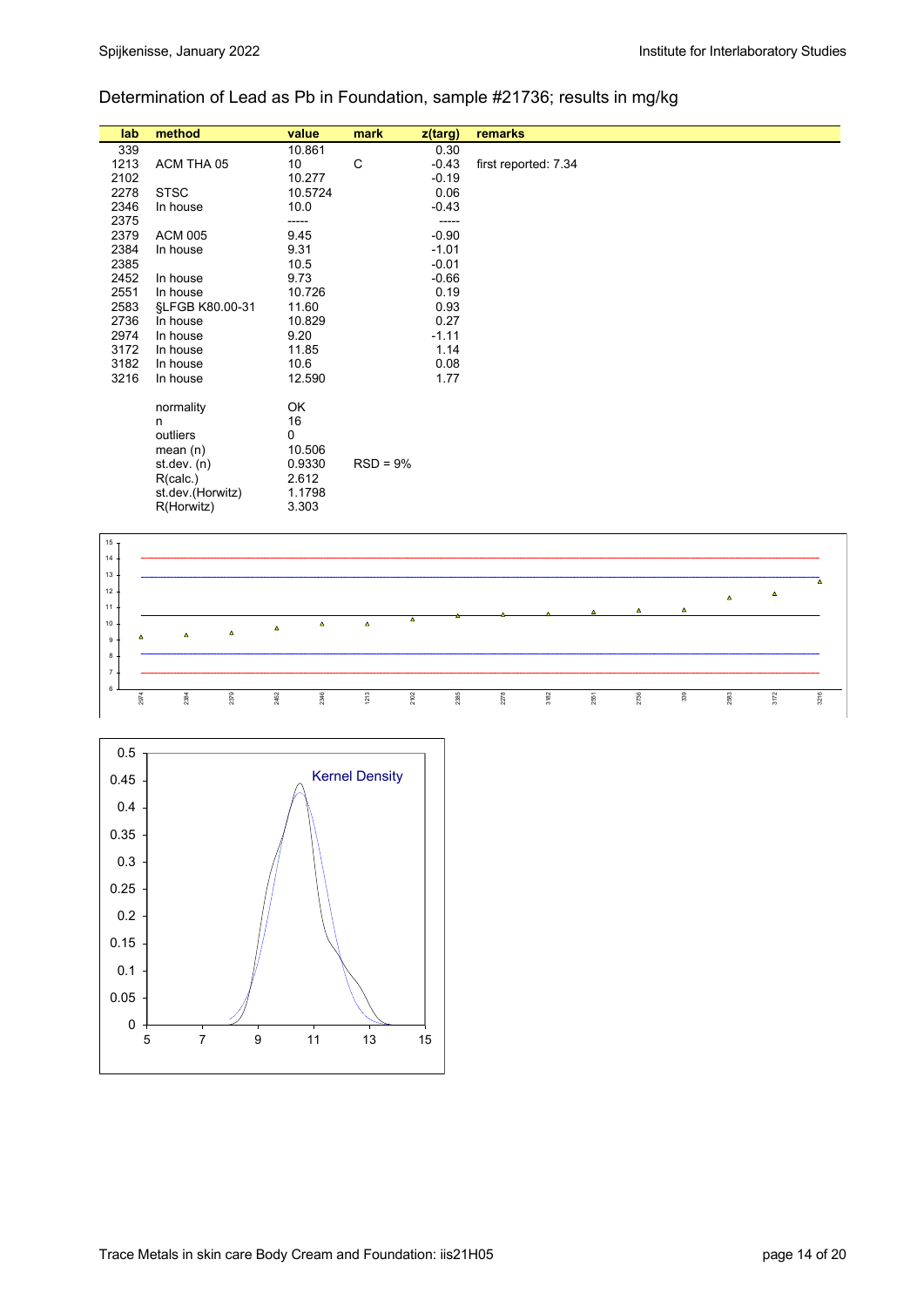# Determination of Mercury as Hg in Foundation, sample #21736; results in mg/kg

| lab  | method           | value   | mark        | z(targ) | remarks |
|------|------------------|---------|-------------|---------|---------|
| 339  |                  | 5.823   |             |         |         |
| 1213 | ACM THA 05       | 4.30    |             |         |         |
| 2102 |                  | 11.269  |             |         |         |
| 2278 |                  | -----   |             |         |         |
| 2346 | In house         | 7.99    |             |         |         |
| 2375 |                  |         |             |         |         |
| 2379 | <b>ACM 005</b>   | 4.69    |             |         |         |
| 2384 | In house         | 8.51    |             |         |         |
| 2385 |                  | 9.4     |             |         |         |
| 2452 | In house         | 6.70    |             |         |         |
| 2551 | In house         | 11.419  |             |         |         |
| 2583 | §LFGB K80.00-33  | 9.773   |             |         |         |
| 2736 | In house         | 9.102   |             |         |         |
| 2974 | In house         | 5.00    |             |         |         |
| 3172 | In house         | 5.85    |             |         |         |
| 3182 | In house         | 0.485   | G(0.05)     |         |         |
| 3216 | In house         | 7.055   |             |         |         |
|      |                  | OK      |             |         |         |
|      | normality<br>n   | 14      |             |         |         |
|      | outliers         | 1       |             |         |         |
|      | mean $(n)$       | 7.634   |             |         |         |
|      | st. dev. (n)     | 2.3644  | $RSD = 31%$ |         |         |
|      | R(calc.)         | 6.620   |             |         |         |
|      | st.dev.(Horwitz) | (0.900) |             |         |         |
|      | R(Horwitz)       | (2.519) |             |         |         |
|      |                  |         |             |         |         |



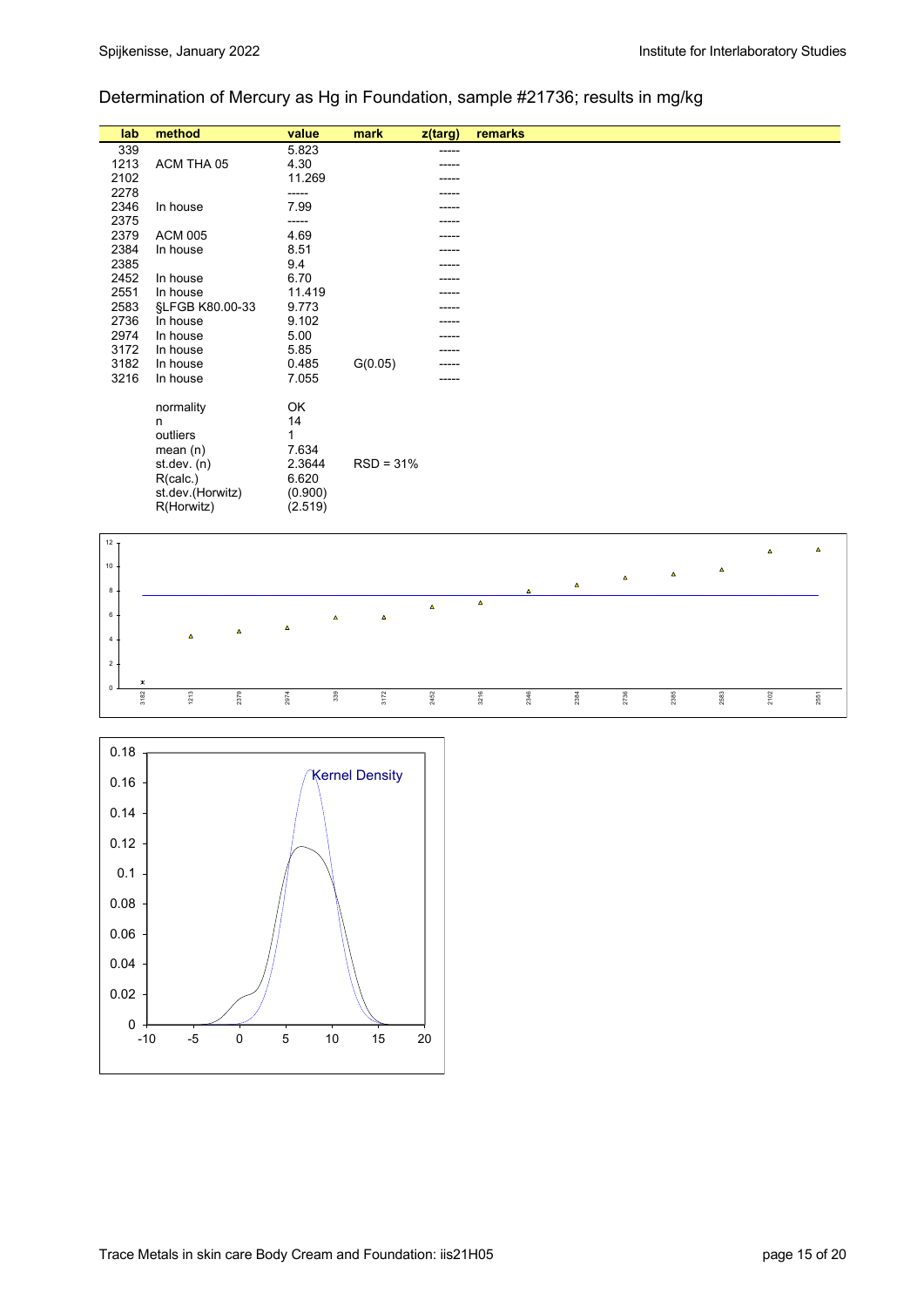# Determination of Nickel as Ni in Foundation, sample #21736; results in mg/kg

| lab          | method           | value                   | mark        | z(targ)     | remarks |                |          |
|--------------|------------------|-------------------------|-------------|-------------|---------|----------------|----------|
| 339          |                  | <1                      |             | -----       |         |                |          |
| 1213         |                  | -----                   |             | $- - - - -$ |         |                |          |
| 2102         |                  | 0.575                   |             | $-1.13$     |         |                |          |
| 2278         |                  | -----                   |             |             |         |                |          |
| 2346         |                  |                         |             |             |         |                |          |
| 2375         |                  |                         |             |             |         |                |          |
| 2379         |                  |                         |             |             |         |                |          |
| 2384         |                  |                         |             |             |         |                |          |
| 2385         |                  | 0.77                    |             | 0.50        |         |                |          |
| 2452         | In house         | 0.68                    |             | $-0.25$     |         |                |          |
| 2551         |                  | -----                   |             | $-----$     |         |                |          |
| 2583<br>2736 | §LFGB K80.00-31  | 0.704                   |             | $-0.05$     |         |                |          |
| 2974         | In house         | -----                   |             | $-----$     |         |                |          |
| 3172         | In house         | Not analysed<br>< 1     |             |             |         |                |          |
| 3182         | In house         | 0.690                   |             | $-0.17$     |         |                |          |
| 3216         | In house         | 0.844                   |             | 1.12        |         |                |          |
|              |                  |                         |             |             |         |                |          |
|              | normality        | unknown                 |             |             |         |                |          |
|              | n                | 6                       |             |             |         |                |          |
|              | outliers         | 0                       |             |             |         |                |          |
|              | mean(n)          | 0.711                   |             |             |         |                |          |
|              | st.dev. (n)      | 0.0907                  | $RSD = 13%$ |             |         |                |          |
|              | R(calc.)         | 0.254                   |             |             |         |                |          |
|              | st.dev.(Horwitz) | 0.1197                  |             |             |         |                |          |
|              | R(Horwitz)       | 0.335                   |             |             |         |                |          |
|              |                  |                         |             |             |         |                |          |
| $1.2 -$      |                  |                         |             |             |         |                |          |
|              |                  |                         |             |             |         |                |          |
| $\mathbf{1}$ |                  |                         |             |             |         |                |          |
|              |                  |                         |             |             |         |                | $\Delta$ |
| $0.8\,$      |                  |                         |             |             |         | $\pmb{\Delta}$ |          |
| $0.6\,$      |                  | $\overline{\mathbf{A}}$ | ∡           |             |         |                |          |
|              | $\pmb{\Delta}$   |                         |             |             |         |                |          |
| 0.4          |                  |                         |             |             |         |                |          |
|              |                  |                         |             |             |         |                |          |
| 0.2          |                  |                         |             |             |         |                |          |
| $\mathsf 0$  |                  |                         |             |             |         |                |          |
|              | 2102             | 2452                    | 3182        |             | 2583    | 2385           | 3216     |
|              |                  |                         |             |             |         |                |          |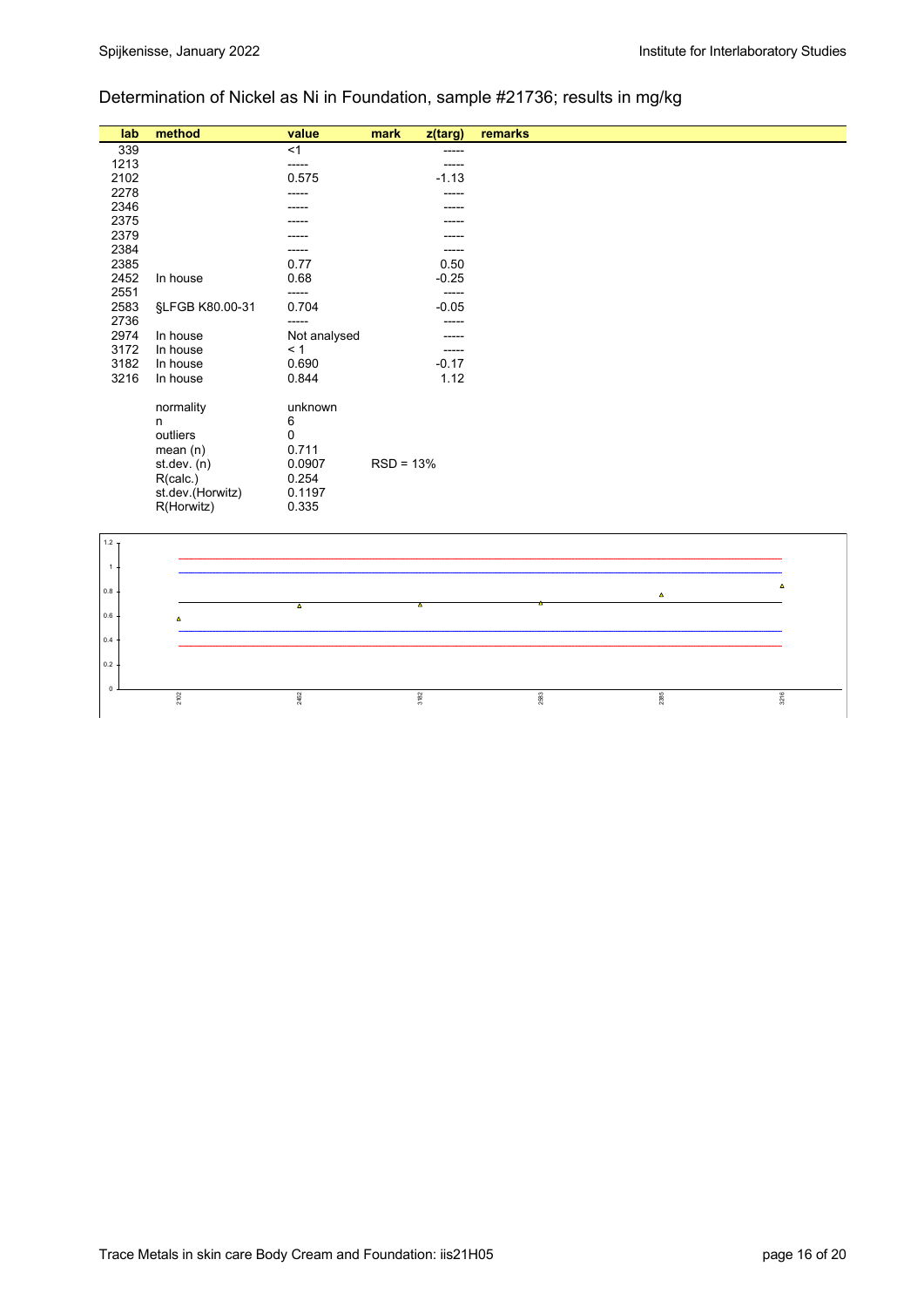## **APPENDIX 2 Other reported elements**

# Other reported elements in sample #21735; results in mg/kg

| lab  | AI           | <b>Sb</b>         | <b>As</b>              | cr           |
|------|--------------|-------------------|------------------------|--------------|
| 339  |              | < 0.1             | < 0.1                  | $<$ 1        |
| 1213 |              |                   | < 0.20<br>С            |              |
| 2102 | Not analysed | Not detected      | Not detected           | < 0.125      |
| 2278 |              |                   | < 0.0033               |              |
| 2346 |              |                   |                        |              |
| 2375 |              | < 0.083           | < 0.12                 |              |
| 2379 |              |                   | Not detected           |              |
| 2384 | -----        | not detected      | not detected           |              |
| 2385 | 11.3         | < 0.5             | < 0.5                  | < 0.5        |
| 2452 | 8.80         | not detected      | not detected           | not detected |
| 2551 |              | $<$ LOQ           | $<$ LOO                |              |
| 2583 | 11.89        | below det. limit  | below det. limit       | 0.038        |
| 2736 |              |                   | < 0.125                | < 0.125      |
| 2974 | Not analysed | $<$ LOQ (0.8 ppm) | $<$ LOQ $(0.8$ ppm $)$ | Not analysed |
| 3172 |              | < 1               | < 1                    | < 1          |
| 3182 | Not analysed | < 0.5             | Not detected           | Not analysed |
| 3216 | 17.202       | not detected      | not detected           | not detected |

| lab  | Fe           | <b>Hg</b>                                                                    | Ni           | Zn           |
|------|--------------|------------------------------------------------------------------------------|--------------|--------------|
| 339  |              | < 0.1                                                                        | $<$ 1        |              |
| 1213 | -----        | < 0.03                                                                       |              |              |
| 2102 | Not analysed | Not detected                                                                 | Not detected | Not detected |
| 2278 |              |                                                                              |              | -----        |
| 2346 |              |                                                                              |              |              |
| 2375 |              |                                                                              |              |              |
| 2379 |              | Not detected                                                                 |              |              |
| 2384 |              | not detected                                                                 |              | -----        |
| 2385 | 118          | < 0.05                                                                       | < 0.5        | < 0.5        |
| 2452 | 1049         | not detected                                                                 | not detected | not detected |
| 2551 | -----        | $<$ LOO                                                                      | -----        | -----        |
| 2583 | 12.54        | below det limit                                                              | 0.017        | 1.674        |
| 2736 | -----        | < 0.125                                                                      | -----        | -----        |
| 2974 | Not analysed | <loq (0.8="" ppm)<="" td=""><td>Not analysed</td><td>Not analysed</td></loq> | Not analysed | Not analysed |
| 3172 | -----        | < 0.5                                                                        | < 1          | -----        |
| 3182 | Not analysed | < 0.1                                                                        | < 0.5        | Not analysed |
| 3216 | 11 171       | 0.051                                                                        | not detected | not detected |

Labcode 1213 first reported for As: 0.56

#### Other reported elements in sample #21736; results in mg/kg

| lab  | <b>AI</b>    | <b>Sb</b>         | As                     | C <sub>d</sub>         | cr           | Fe           | Zn           |
|------|--------------|-------------------|------------------------|------------------------|--------------|--------------|--------------|
| 339  | -----        | < 0.1             | 0.155                  | < 0.1                  | $<$ 1        | -----        | -----        |
| 1213 | -----        | -----             | C<br>< 0.20            | < 0.30                 | -----        | -----        | -----        |
| 2102 | Not analysed | Not detected      | 0.124                  | Not detected           | 0.455        | Not analysed | 11.376       |
| 2278 | -----        | -----             | 0.1086                 | < 0.0033               | -----        | -----        | -----        |
| 2346 | -----        | -----             | 0.134                  | -----                  | -----        | -----        | -----        |
| 2375 | -----        | < 0.083           | -----                  | -----                  | -----        | -----        | -----        |
| 2379 | -----        | -----             | Not detected           | Not detected           | -----        | -----        | -----        |
| 2384 | -----        | not detected      | not detected           | not detected           | -----        | -----        | -----        |
| 2385 | 1460         | < 0.5             | < 0.5                  | < 0.05                 | < 0.5        | 7795         | 13.1         |
| 2452 | 1214.00      | Not detected      | Not detected           | Not detected           | 0.23         | 6713.07      | 10.89        |
| 2551 | -----        | $<$ LOQ           | $<$ LOQ                | $<$ LOO                | -----        | -----        | -----        |
| 2583 | 1139         | below det. limit  | 0.168                  | 0.003                  | 0.353        | 7984         | 15.29        |
| 2736 | -----        | -----             | < 0.122                | < 0.024                | 0.348        | -----        | -----        |
| 2974 | Not analysed | $<$ LOQ (0.8 ppm) | $<$ LOQ $(0.8$ ppm $)$ | $<$ LOQ $(0.8$ ppm $)$ | Not analysed | Not analysed | Not analysed |
| 3172 | -----        | < 1               | ← 1                    | < 0.5                  | < 1          | -----        | -----        |
| 3182 | Not analysed | Not detected      | < 0.5                  | Not detected           | Not analysed | Not analysed | Not analysed |
| 3216 | C<br>394.796 | 1.636             | 0.113                  | not detected           | 0.360        | 9761.285     | 19.660       |

Labcode 1213 first reported for As: 0.54 Labcode 3216 first reported for Al: 355.884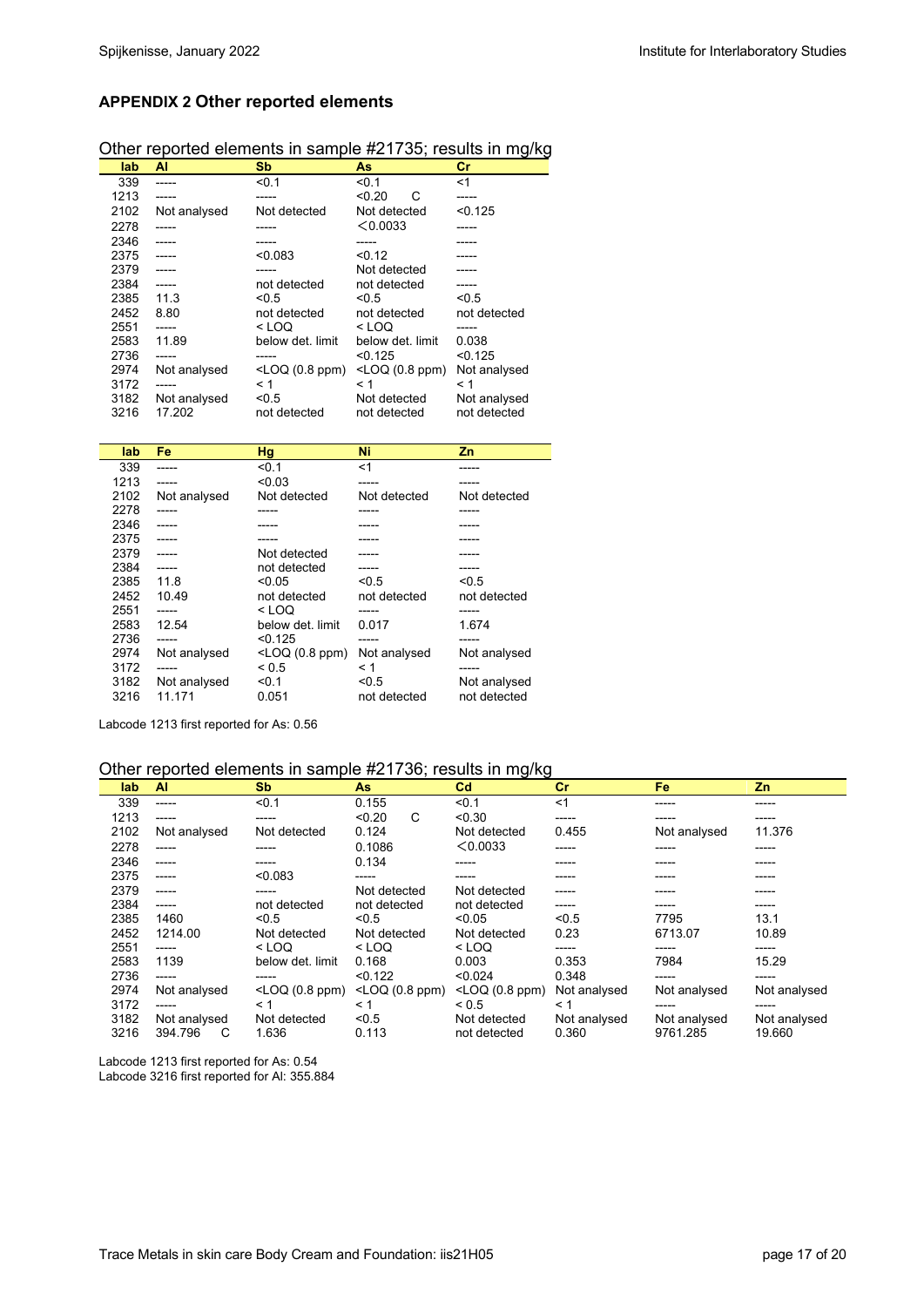# **APPENDIX 3 Analytical details**

|      | <b>ISO17025</b> | Sample intake (g) | Sample intake (g) | <b>Technique</b> |                          |
|------|-----------------|-------------------|-------------------|------------------|--------------------------|
| lab  | accredited      | #21735            | #21736            | used             | remarks                  |
| 339  | No              | 0.1 <sub>g</sub>  | 0.1 <sub>g</sub>  | ICP-MS           | Hg was performed by DMA. |
| 1213 | Yes             | $0.5$ gram        | $0.5$ gram        | ICP-OES:Pb, Cd   | Hg-AAS: As CV-AAS: Hg    |
| 2102 | Yes             | 0.1               | 0.1               | ICP-MS           |                          |
| 2278 | Yes             | About 2g          | About 2g          | ICP-MS           |                          |
| 2346 | Yes             | 0.5 <sub>q</sub>  | 0.5 <sub>g</sub>  | ICP-MS           |                          |
| 2375 | Yes             |                   |                   | <b>ICP-MS</b>    |                          |
| 2379 | Yes             | 0.2 <sub>g</sub>  | 0.2 <sub>g</sub>  | <b>ICP-MS</b>    |                          |
| 2384 | Yes             | 0.25              | 0.25              | <b>ICP-MS</b>    |                          |
| 2385 | Yes             | ca. $0.3q$        | ca. $0.3 g$       | <b>ICP-MS</b>    | some results by ICP-OES  |
| 2452 | Yes             | 0.1               | 0.1               | <b>ICP-MS</b>    |                          |
| 2551 | No.             | $0.2 - 0.25$ gm   | $0.2 - 0.25$ gm   | <b>ICP-MS</b>    | $*$                      |
| 2583 | Yes             | $0.14 - 0.34$     | $0,14-0,33$       | <b>ICP-MS</b>    | For Hg CV-AAS was used.  |
| 2736 | Yes             | 0.2g              | 0.2g              | <b>ICP-MS</b>    |                          |
| 2974 | Yes             | 0.25              | 0.25              | <b>ICP-OES</b>   |                          |
| 3172 | ---             |                   |                   | ---              |                          |
| 3182 | Yes             | 0.25              | 0.25              | <b>ICP-MS</b>    |                          |
| 3216 | No              | 0,3q              | 0,3q              | <b>ICP-MS</b>    |                          |

\*) Remarks lab 2551: our scope in 5 elements ( As, Cd, Sb, Hg and Pb) LOQ (mg/Kg) for these element are as following: AS = 0.224 , Cd =  $0.184$ , Sb =  $0.242$ , Hg =  $0.188$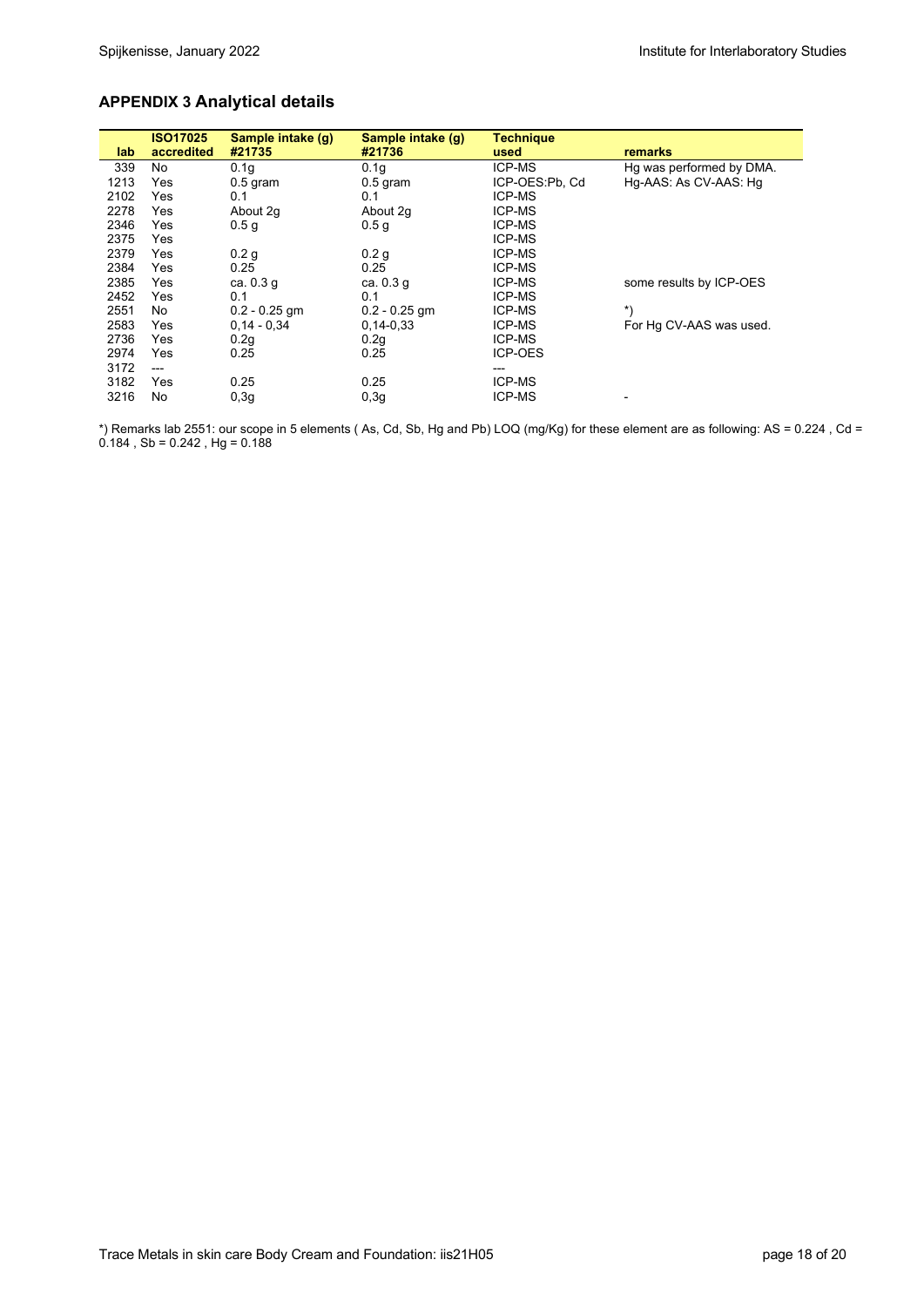### **APPENDIX 4**

#### **Number of participants per country**

 1 lab in FRANCE 2 labs in GERMANY 1 lab in HONG KONG 1 lab in ITALY

- 1 lab in MALAYSIA
- 1 lab in P.R. of CHINA
- 1 lab in SAUDI ARABIA
- 1 lab in SPAIN
- 2 labs in THAILAND
- 1 lab in THE NETHERLANDS
- 1 lab in TUNISIA
- 1 lab in TURKEY
- 1 lab in U.S.A.
- 1 lab in UNITED ARAB EMIRATES
- 1 lab in VIETNAM